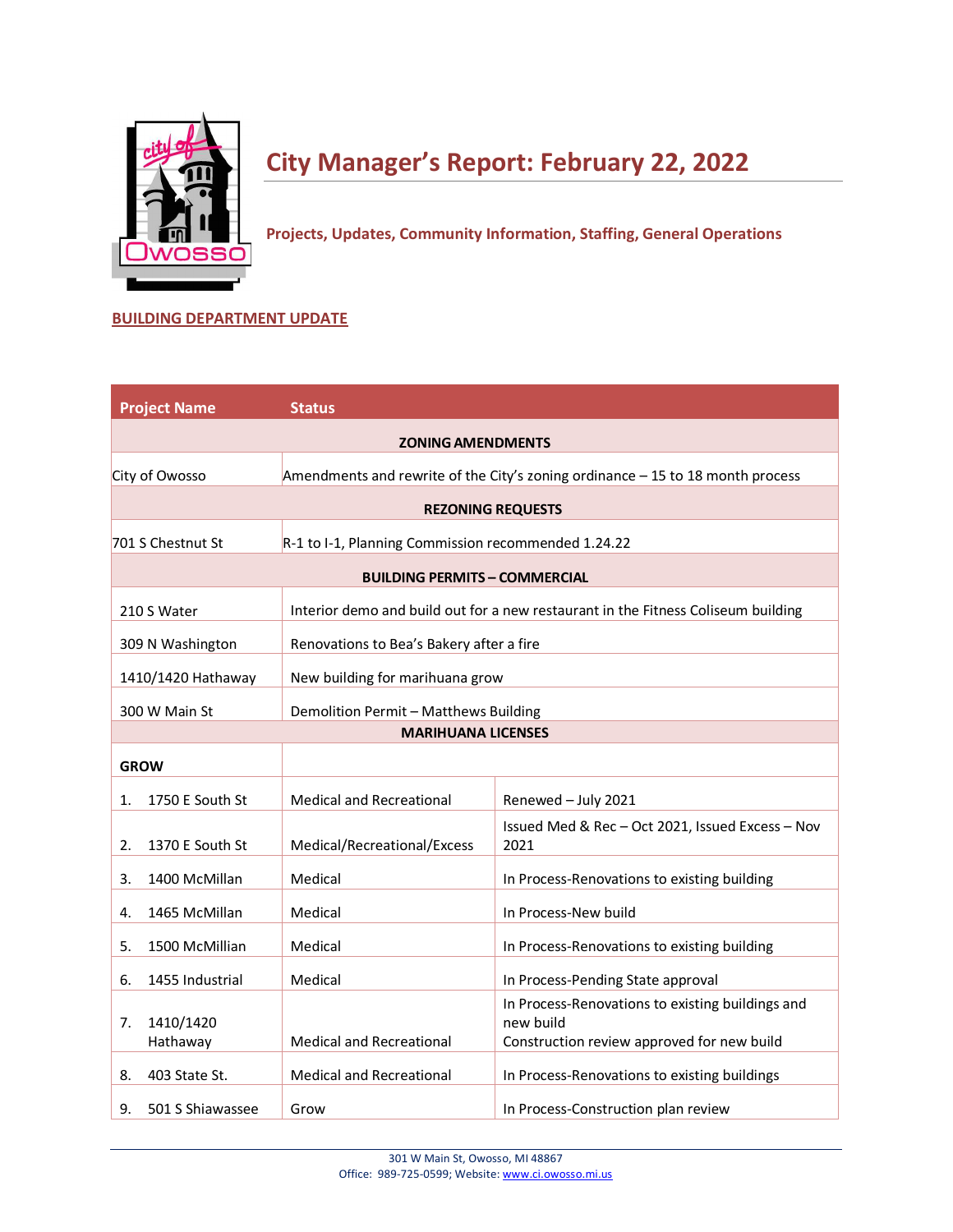| <b>RETAIL</b> |                  |                                 |                                   |
|---------------|------------------|---------------------------------|-----------------------------------|
|               | 117 W Main St    | Medical and Recreational        | Opened Oct. 2021                  |
|               | 1115 Corunna     | Medical and Recreational        | In Process-Pending State approval |
| 3.            | 901 W Main       | <b>Medical and Recreational</b> | Renewed - June 2021               |
| 4.            | 116 N Washington | <b>Medical and Recreational</b> | Renewed - January 2022            |

## **GRANTS UPDATE**

| <b>Grants</b>                                          |               |                                           |                                                                                                                                                                                                                                                                                                                                                                                                                                                   |  |
|--------------------------------------------------------|---------------|-------------------------------------------|---------------------------------------------------------------------------------------------------------------------------------------------------------------------------------------------------------------------------------------------------------------------------------------------------------------------------------------------------------------------------------------------------------------------------------------------------|--|
| Grant                                                  | <b>Amount</b> | <b>Status</b>                             | <b>Description</b>                                                                                                                                                                                                                                                                                                                                                                                                                                |  |
| Railroad Grade Repair<br>Grant                         | \$181,653     | Awarded                                   | This grant is from MDOT and will fund the replacement of<br>the railroad crossing at S. Cedar Street.                                                                                                                                                                                                                                                                                                                                             |  |
| ARP Grant-<br>Medicare/Medicaid/CHIP                   | \$80,708      | Award<br>Updated                          | The Department of Health and Human Services (HHS),<br>through the Health Resources and Services Administration<br>(HRSA), is making payments to providers based on the<br>amount and type of Medicare, Medicaid, and Children's<br>Health Insurance Program (CHIP) services provided to rural<br>beneficiaries from January 1, 2019 through September 30,<br>2020. Initial award was \$56,200. An additional \$24,530 was<br>awarded in Dec 2021. |  |
| <b>ARPA Funding</b>                                    | \$1,510,000   | Awarded                                   | 1st payment received. Last payment will be received in 2022.<br>Public online survey completed. Waiting on Council<br>members to submit project application scoring to staff.                                                                                                                                                                                                                                                                     |  |
| <b>MSHDA NEP Grant</b>                                 | \$41,250      | Cancelled                                 | Used to assist low-income home owners with eligible<br>exterior home improvements up to \$7,500. Eligible<br>applicants have been notified of awards and contractors<br>have been hired. Projects and grant cancelled due to supply<br>chain delays and contractor unable to wait any longer.                                                                                                                                                     |  |
| <b>DNR Grant for Holman</b><br>Pool Building           | \$150,000     | Cancelled<br>pending<br>council<br>action | Bids came back more than twice what was budgeted for the<br>project due to increases in labor and material costs. The<br>building will be used for storage.                                                                                                                                                                                                                                                                                       |  |
| <b>EGLE DWAM Grant</b>                                 | \$460,000     | Awarded                                   | Work scope includes investigating 364 water service lines<br>through the city, updating distribution system material<br>inventory, and updating the water asset management plan.<br>Project is under design phase by OHM Advisors. Bidding<br>documents will be prepared in the first quarter of 2022. The<br>project will be funded by a grant from the State of Michigan.                                                                       |  |
| <b>EGLE Service Line</b><br><b>Replacement Funding</b> | \$3,000,000   | Awarded                                   | Owosso's application was scored the highest this round.<br>Project plan submitted July 1, 2021. This is 100% forgiven<br>loan (Booker Funding) through the state's revolving loan<br>fund program. Dollars will be used to replace water service<br>lines subject to LCR requirements.                                                                                                                                                            |  |
| <b>EGLE Service Line</b><br>Replacement Funding (2)    | \$1,345,000   | Awarded                                   | This partial loan forgiveness funding is tied to the application<br>above. This project involves more LSR replacements coupled<br>with the replacement of the Center St water main and                                                                                                                                                                                                                                                            |  |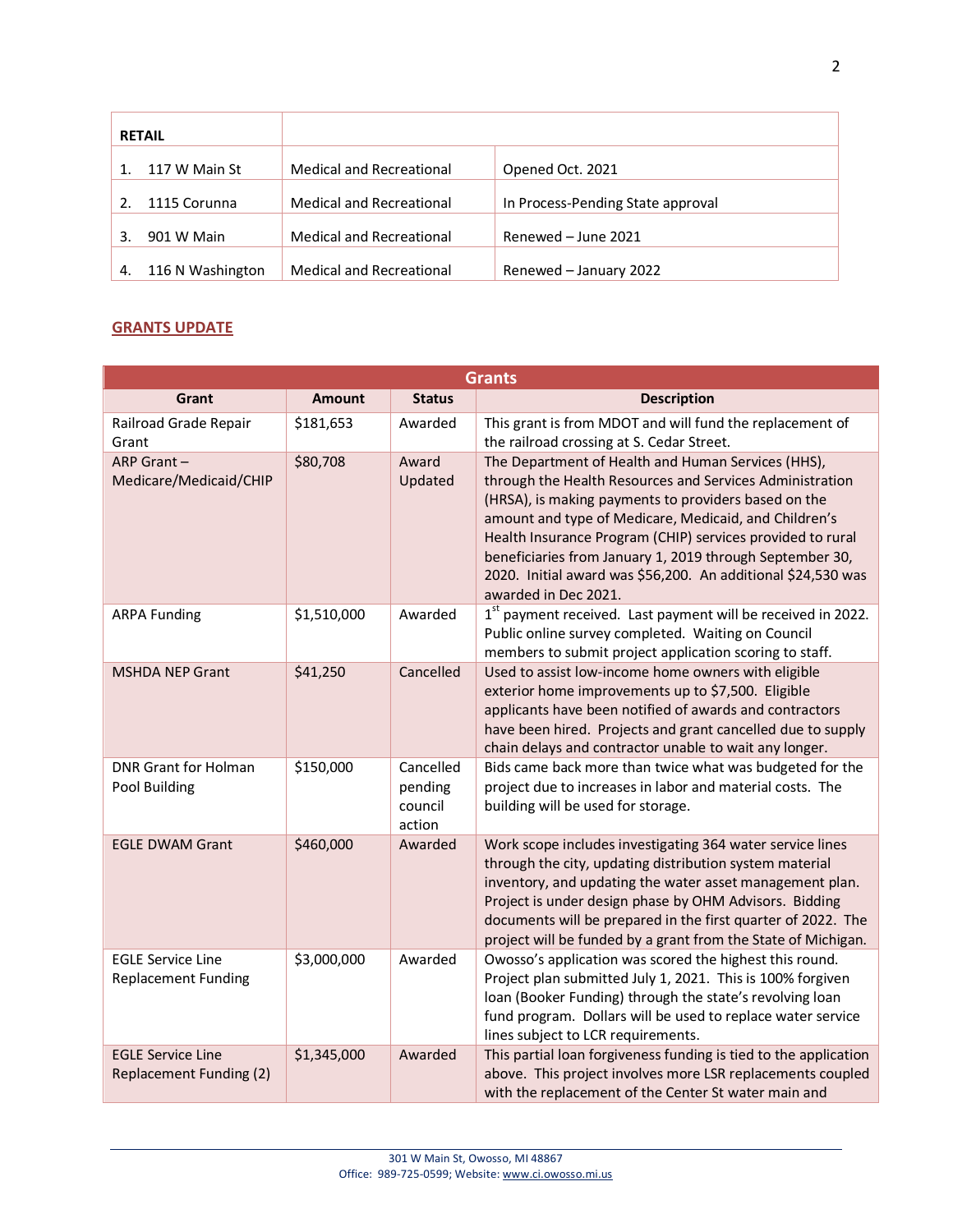|                                     |                           |           | rehabilitation of the water system elevated towers. This<br>opportunity is 30% Booker forgivable. Remainder of this<br>project will need ARPA funding to complete.                       |
|-------------------------------------|---------------------------|-----------|------------------------------------------------------------------------------------------------------------------------------------------------------------------------------------------|
| <b>FEMA SCBA Grant</b>              | \$250,000                 | Denied    | This grant replaces the OFD's breathing apparatuses. This is<br>the second year we have been denied.                                                                                     |
| <b>FEMA Radio Grant</b>             | \$1,200,000               | Denied    | This grant was in conjunction with other municipalities to<br>replace OFD's radio units.                                                                                                 |
| <b>Federal COPS Grant</b>           | \$582,875<br>over 3 years | Denied    | This grant funds up to 3 new police officer positions for 3<br>years. If awarded, the city would be required to continue<br>funding these positions for an additional year.              |
| Saginaw WIN Grant                   | \$10,500                  | Awarded   | To help fund the Middle School area kayak launch.                                                                                                                                        |
| <b>USDA Police Cruiser Grant</b>    | \$17,500                  | Awarded   | To pay 55% of the cost of a replacement police cruiser.                                                                                                                                  |
| Safe Routes to School               | \$600,000                 | Applied   | To improve certain areas of sidewalk around the city and<br>add sidewalk where needed to improve school safety.<br>Partnership with OPSD for application submittal.                      |
| Consumers LED Rebate                | \$5,460                   | Postponed | Replace light fixtures in City Hall with more efficient LED<br>lights                                                                                                                    |
| Small Urban Grant                   | \$1,600,000               | Denied    | Reconstruct Chipman St from Beehler to M-21.                                                                                                                                             |
| <b>MEDC WRI Grant</b>               | \$1,600,000               | Denied    | Replace water main, streets, and LSLs on Center, Clyde,<br>Huron, Lynn, and Milwaukee Streets. 25% match required.                                                                       |
| <b>MCACA Grant</b>                  | \$82,500                  | Denied    | Replace library AC, Library steam pipes, Gould House heat<br>and AC, and Castle boiler. Required \$82,500 match. Will<br>know in September, 2021 if we are awarded.                      |
| <b>Small Urban Grant</b>            | \$375,000                 | Awarded   | Reconstruct Gould St from Oliver to Moore.                                                                                                                                               |
| T-Mobile Hometown<br>Grant          | \$45,300                  | Denied    | Possibly help fund the Middle School Kayak Launch project<br>so no millage money would be needed to complete the<br>project. This would add to the Saginaw WIN Grant already<br>awarded. |
| <b>Wellhead Protection</b><br>Grant | \$52,000                  | Applied   | Fund wellhead educational activities, groundwater audit,<br>wellhead protection software, and update the city's<br>wellhead plan.                                                        |

### **OPERATIONS AND COMMUNITY RELATIONS**

- **Zoning Code Rewrite –** The city will be scheduling a meeting with the DDA, Planning Commission, and City Council to discuss the first draft of the zoning code rewrite when it is completed. Stay tuned for the date.
- **County COVID Updates: <http://health.shiawassee.net/Emergency-Preparedness/COVID-19-Stats.aspx>**
- **State COVID Updates: [https://www.michigan.gov/coronavirus/0,9753,7-406-98163\\_98173---,00.html](https://www.michigan.gov/coronavirus/0,9753,7-406-98163_98173---,00.html)**

#### **STAFFING UPDATES**

- New Hires/Promotions: Noah Aurand Plant Shift Attendant at Filtration, Corey Surman Plant Shift Attendant at WWTP
- Open Positions: FF/Paramedic, Crossing Guard, Laborer DPW (posted internally), Operator-Mechanic WWTP (posted internally), Accountant – never filled
- Retirement Announcements: Steve Chapko Fire Captain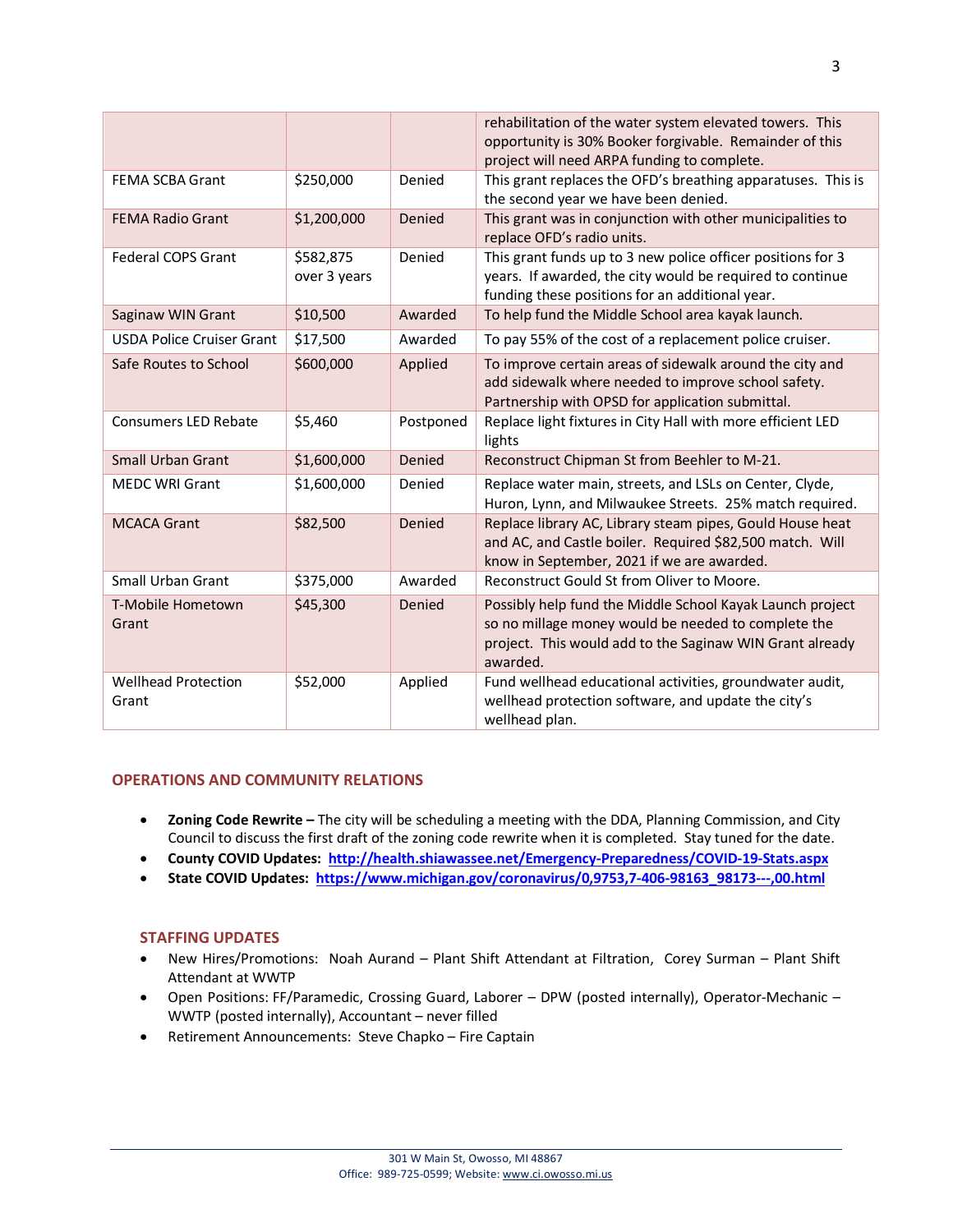## **CITY PROJECTS**

| <b>STREETS AND SIDEWALKS</b>            |                                        |                                                                                                                                                                                                                                                                                                                                                                                         |                        |
|-----------------------------------------|----------------------------------------|-----------------------------------------------------------------------------------------------------------------------------------------------------------------------------------------------------------------------------------------------------------------------------------------------------------------------------------------------------------------------------------------|------------------------|
| <b>2022 Chip</b><br><b>Seal Project</b> | Osburn Lakes Neighborhood              | Prep street and apply coat of chip seal                                                                                                                                                                                                                                                                                                                                                 | Summer 2022            |
|                                         | Moore- Gould to Jackson                | Prep street and apply coat of chip seal                                                                                                                                                                                                                                                                                                                                                 | Summer 2022            |
|                                         | North - Gould to Mallard Circle        | Prep street and apply coat of chip seal                                                                                                                                                                                                                                                                                                                                                 | Summer 2022            |
| 2022 Street<br>Patch<br>Program         |                                        | Work scope includes patches on various streets<br>within the city of Owosso needed for water<br>main breaks, sewer repairs, etc. Smith Sand &<br>Gravel will perform the work in the final year of<br>their two year contract. Work is scheduled to<br>start after July 1, 2022.                                                                                                        | Summer 2022            |
| 2022<br><b>Sidewalk</b><br>Program      |                                        | Work area includes the streets bounded by N<br>Oak, E Oliver, N Gould, and E Main St along<br>with outside area repairs. Bid advertisement is<br>targeted for early February, 2022 with bid<br>letting early March, 2022. Project is scheduled<br>to start after July 1, 2022.                                                                                                          | Summer to Fall<br>2022 |
| 2021 Street<br>Projects                 | Gould St (Oliver to Moore)             | N Gould Street from Oliver to Moore: Work<br>scope includes pavement rehabilitation with<br>select curb and gutter repair, ADA sidewalk<br>ramps, select sidewalk repair, complete storm<br>sewer replacement, and permanent pavement<br>markings and signing. No water main to be<br>installed. Project is complete. Final close out<br>procedures are underway.                       | Complete               |
|                                         | Maple Avenue: Corunna to N<br>end      | Scope of work includes street reconstruction<br>along Maple Avenue from Corunna to north<br>end. Contract has been awarded to Malley<br>Construction. Preconstruction meeting is<br>scheduled for February 9, 2022. Street<br>construction scheduled to begin early mid-<br>April, 2022.                                                                                                | Early Summer,<br>2022  |
|                                         | North Street: Hickory to M 52          | Work scope includes pavement rehabilitation<br>with select curb and gutter replacement, ADA<br>sidewalk ramps, select sidewalk repair, select<br>storm sewer replacement, and permanent<br>pavement markings and signing; water main<br>replacement and water service line<br>replacements. Project is a MDOT Small Urban<br>Program project. Design work in progress by<br>city staff. | Design phase           |
|                                         | Lee Street: Clark to Ada<br>(petition) | Work scope includes pavement rehabilitation<br>with select curb and gutter replacement, ADA<br>sidewalk ramps, sidewalk replacement, and<br>select storm sewer replacement; water main<br>replacement and water service line<br>replacements. Project was initiated by citizen<br>petition. Design work in progress by city staff.                                                      | Design phase           |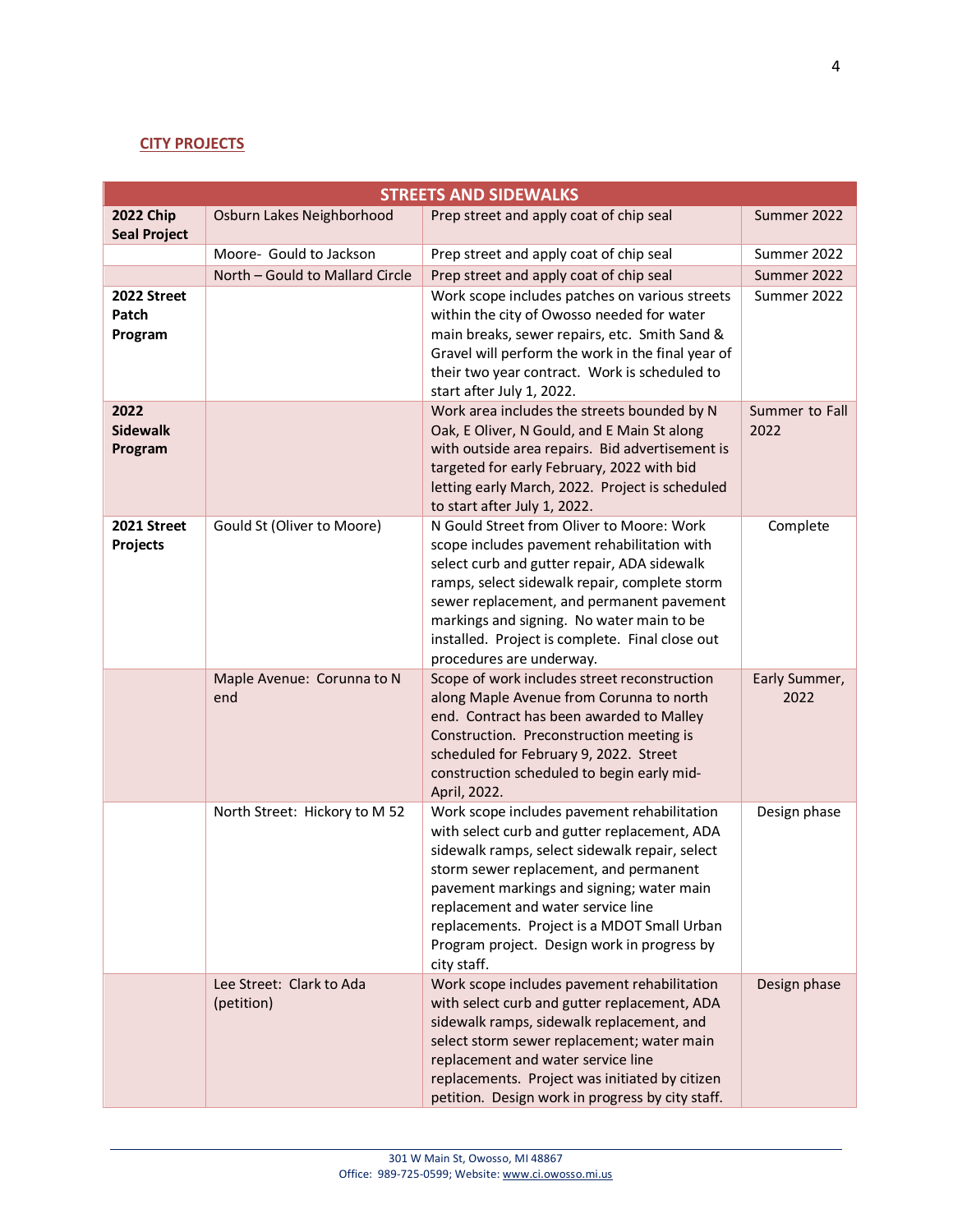|                 | Jerome: Hickory to Oakwood                  | Work scope includes crush and shape with<br>asphalt pavement construction along with<br>minor drainage upgrades. Design work in<br>progress by city staff. | Design phase.<br>Will require all<br>costs paid by<br>ARPA |
|-----------------|---------------------------------------------|------------------------------------------------------------------------------------------------------------------------------------------------------------|------------------------------------------------------------|
| <b>Downtown</b> | Replace overhead street lights<br>and poles | Select replacement of street lights with new<br>chairman lights and LED bulbs. In partnership<br>with DDA.                                                 | Efforts to begin<br>in FY 22-23                            |
|                 | Sidewalk repair                             | Coordinate with water utility to replace lead<br>service lines before repairing select areas of<br>downtown sidewalk                                       | Design phase.                                              |

|                                                       | <b>UTILITIES (Water and Sewer)</b>      |                                                                                                                                                                                                                                                                                                                               |                  |  |
|-------------------------------------------------------|-----------------------------------------|-------------------------------------------------------------------------------------------------------------------------------------------------------------------------------------------------------------------------------------------------------------------------------------------------------------------------------|------------------|--|
| Project                                               | <b>Project Name/Description</b>         | <b>Status</b>                                                                                                                                                                                                                                                                                                                 | <b>Completed</b> |  |
| <b>Lead Action Level</b><br>Exceedance                | Filter giveaway event                   | Conducted 2 filter giveaway events in<br>partnership with local and state health<br>department. Remaining filters to be<br>handed out at city hall for those who<br>qualify. Email safewater@ci.owosso.mi.us<br>or call 989-725-0545 to schedule an<br>appointment to receive a filter curbside<br>due to COVID lockdown.     | Complete         |  |
|                                                       | <b>Filter Distribution</b>              | Distribute filters at city hall for those who<br>qualify. See above for COVID lockdown<br>procedures for filter giveaway.                                                                                                                                                                                                     | Ongoing          |  |
|                                                       | <b>Public Education Mailer</b>          | Mail Public Education piece to every water<br>account in the system.                                                                                                                                                                                                                                                          | Complete         |  |
|                                                       | 6 month lead/copper re-test             | State mandated retesting for lead/copper<br>levels 6 months after initial exceedance.<br>Preliminary results show we are now<br>below the action level. $1st$ 6 month test<br>results are below the state's lead action<br>level                                                                                              | December 2021    |  |
| Lead/Galvanized<br><b>Service Line</b><br>Replacement | 2022-2024                               | Work scope includes noncompliant water<br>service lines replacements at 600 locations<br>within the City of Owosso over a 3 year<br>time period. Bid Advertisement is targeted<br>for early February, 2022 with bid letting<br>early March, 2022. The project will be<br>funded by a DWRF loan from the State of<br>Michigan. | ongoing          |  |
| <b>Water Billing</b><br><b>Customer Portal</b>        | <b>ACLARA ACE Portal</b>                | Allows customer online access to monitor<br>their water usage.                                                                                                                                                                                                                                                                | Complete         |  |
| <b>Water Treatment</b><br>Plant                       | <b>SCADA System</b>                     | Kick-off meeting with Tetra tech was<br>10.30.20                                                                                                                                                                                                                                                                              | On Hold          |  |
|                                                       | Backwash Pump and 16 inch hi<br>service | Replace backwash pump, install redundant<br>pump, and replace 16 inch water main in<br>basement                                                                                                                                                                                                                               | Complete         |  |
| Wastewater<br>Plant                                   | <b>Headworks Project</b>                | Screw pumps installed. Bypass pumping<br>has stopped. Grit chamber operational.<br>Screeners relocated.                                                                                                                                                                                                                       | Completed.       |  |
|                                                       | Screw pump building roof                | Replace roof on screw pump building.                                                                                                                                                                                                                                                                                          | Postponed due to |  |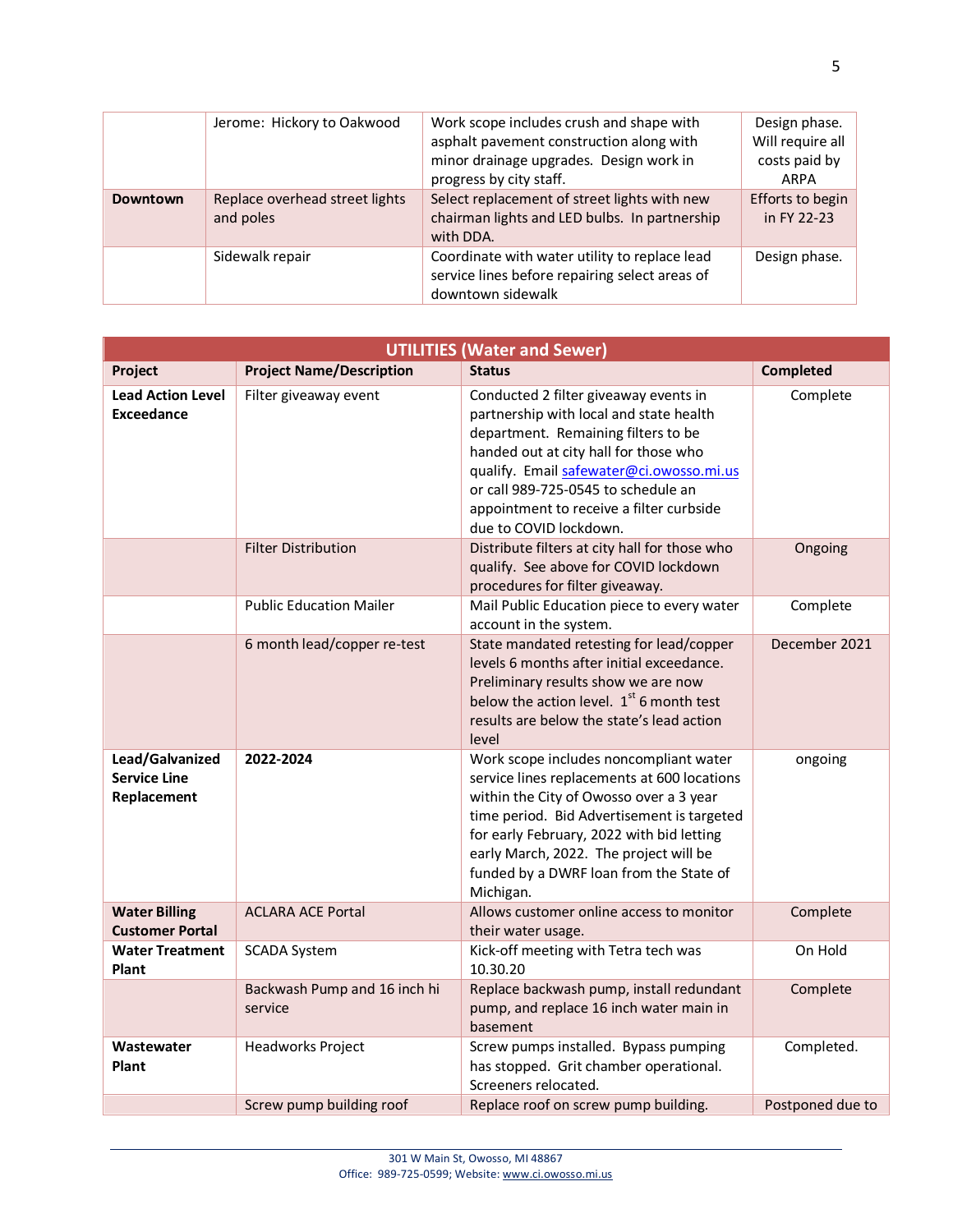|                                  | replacement                     |                                                                                                                                                                                                                                                                                                                 | cost                                                                   |
|----------------------------------|---------------------------------|-----------------------------------------------------------------------------------------------------------------------------------------------------------------------------------------------------------------------------------------------------------------------------------------------------------------|------------------------------------------------------------------------|
|                                  | Influent sampler replacement    | Replace 25 year old influent sampler                                                                                                                                                                                                                                                                            | Postponed                                                              |
|                                  | Bisulfide tank replacement      | Replace bisulfide tank                                                                                                                                                                                                                                                                                          | Completed                                                              |
|                                  | Confined space entry equipment  | Purchased new confined space entry                                                                                                                                                                                                                                                                              | Postponed                                                              |
|                                  |                                 | equipment. Worker safety.                                                                                                                                                                                                                                                                                       |                                                                        |
|                                  | Sludge Truck dump box           | Replace corroded dump truck box                                                                                                                                                                                                                                                                                 | Complete                                                               |
|                                  | VFD controller rehab (5)        | Rebuild/replace old variable frequency<br>drive controllers                                                                                                                                                                                                                                                     | Completed                                                              |
|                                  | Pipe hanger replacement         | Replace corroded plant sewer pipe<br>hangers. As needed. Labor in house. Pay<br>as you go.                                                                                                                                                                                                                      | Ongoing                                                                |
|                                  | Solids Handling Project         | Replace centrifuge, sludge tanks, main<br>building roof, and remove unused<br>equipment.                                                                                                                                                                                                                        | Dec 2022                                                               |
| <b>Water Main</b><br>Replacement | Clyde St: Walnut to Shiawassee  | Replace 4 inch cast iron (1970s) with 6 inch<br>PVC. Restore street surface and replace<br>service lines where needed.                                                                                                                                                                                          | Design phase. On<br>Hold pending<br>funding availability               |
|                                  | Huron St: Huggins to E end      | Replace 1.5 inch galvanized with 6 inch<br>PVC. Restore street surface and replace<br>service lines where needed.                                                                                                                                                                                               | Design phase. On<br>Hold pending<br>funding availability               |
|                                  | Lynn St: Howell to W end        | Replace 4 inch cast iron (1960s) with 6 inch<br>PVC. Restore street surface and replace<br>service lines where needed.                                                                                                                                                                                          | Design phase. On<br>Hold pending<br>funding<br>availability.           |
|                                  | Milwaukee St: S Lyon to S Cedar | Replace 2 inch galvanized (1960s) with 6<br>inch PVC. Restore street surface and<br>replace service lines where needed                                                                                                                                                                                          | Design phase. On<br>Hold pending<br>funding<br>availability.           |
|                                  | Center St: W North to W King    | Work scope includes water main<br>replacement and water service line<br>replacement along Center Street from W<br>King to W North. Bid Advertisement is<br>targeted for early February, 2022 with bid<br>letting early March, 2022. The project will<br>be funded by a DWRF loan from the State<br>of Michigan. | On DWRF project<br>list for ELGE LCR<br><b>Booker loan</b><br>funding. |

| PARKS/ CEMETERY/ FORESTRY/ NONMOTORIZED |                                                                |                                                                                                                                                                                                                                                                                                                |             |
|-----------------------------------------|----------------------------------------------------------------|----------------------------------------------------------------------------------------------------------------------------------------------------------------------------------------------------------------------------------------------------------------------------------------------------------------|-------------|
| Project                                 | <b>Project Name/Description</b>                                | <b>Status</b>                                                                                                                                                                                                                                                                                                  | Completed   |
|                                         | CIS Trail Extension - Extend trail<br>from Priest Rd. to City. | Huron & Eastern Railroad told the city they will<br>not agree to allow the trail to run along RR right of<br>way for liability reasons. Alternate route being<br>pursued. This route does not involve RR at all.<br>Would require easements through township and<br>private property.                          | <b>TBD</b>  |
|                                         | Canoe/Kayak Launch installation                                | Work scope includes constructing a kayak launch,<br>landing area, storage area, and stairway. The<br>project location is along the east bank of the<br>Shiawassee River, about 60' north of the Heritage<br>Footbridge. The volunteer group will begin their<br>work on the kayak launch early July, 2022 with | Spring 2022 |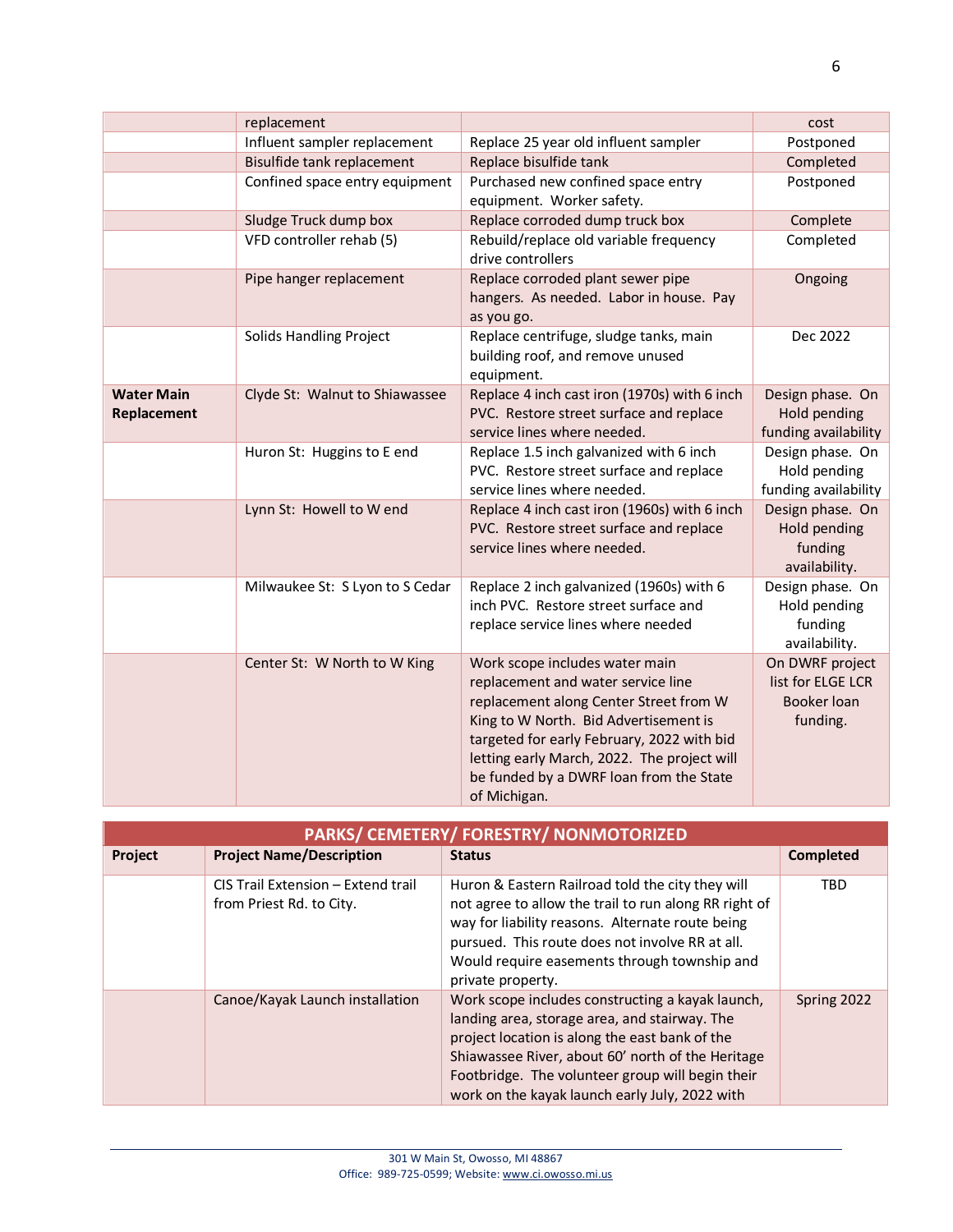|                               | DPW crews performing their work on the landing<br>area and storage area late July, 2022. A<br>contractor will build the stairway August-<br>September 2022. Stairway bid letting is February<br>22, 2022. |           |
|-------------------------------|-----------------------------------------------------------------------------------------------------------------------------------------------------------------------------------------------------------|-----------|
| Oakwood Bridge Surface Repair | DPW to replace entire surface. Material costs<br>estimated to be \$35,000                                                                                                                                 | June 2022 |

| <b>MOTOR VEHICLE POOL</b> |                         |                                                                                             |           |  |
|---------------------------|-------------------------|---------------------------------------------------------------------------------------------|-----------|--|
| <b>DPW</b>                | HydroVac Truck          | Used for less-invasive excavation and lead service                                          | Purchased |  |
|                           |                         | line identification.                                                                        |           |  |
|                           | Valve Turning Machine   | Used for valve exercising and proper operation of                                           | Purchased |  |
|                           |                         | valves for water system maintenance                                                         |           |  |
|                           | Lawn tractor            | John Deere tractor for mowing and misc projects                                             | Purchased |  |
| <b>Public Safety</b>      | FY 20-21 Police Cruiser |                                                                                             | June 2022 |  |
|                           | FY 21-22 Police Cruiser |                                                                                             | June 2022 |  |
|                           | Detective Vehicle       | Replace Impala and Fusion with SUV                                                          | June 2022 |  |
|                           | Ambulance replacement   | Order placed. Will take 18 months. Saving<br>\$100,000 this year and purchasing FY 2022-23. | June 2023 |  |
|                           |                         | Chasing down potential new grant opportunities                                              |           |  |
|                           |                         | through USDA.                                                                               |           |  |
|                           |                         |                                                                                             |           |  |

|                    | <b>BUILDING AND GROUNDS</b>                          |                                                                                                                                                                                                                                                                                                                         |                                                 |  |
|--------------------|------------------------------------------------------|-------------------------------------------------------------------------------------------------------------------------------------------------------------------------------------------------------------------------------------------------------------------------------------------------------------------------|-------------------------------------------------|--|
| Library            | <b>HVAC rehab</b>                                    | Replace aging air conditioning systems. $3rd$ party<br>estimate received.                                                                                                                                                                                                                                               | <b>March 2022</b>                               |  |
|                    | <b>Boiler Steam Distribution Line</b><br>Replacement | The boiler for the library is in good shape.<br>However, the distribution lines are leaky and<br>need replacement. This would replace the entire<br>distribution system. Multiple patches have been<br>installed and the leaks are just appearing in new<br>areas. Unlikely to be completed with MCACA<br>grant denial. | <b>TBD</b>                                      |  |
| <b>Gould House</b> | <b>Rehabilitation Project</b>                        | Roof replaced. Soffits and 2 porches repaired,<br>replaced. HVAC systems replacement complete.                                                                                                                                                                                                                          | Complete                                        |  |
| <b>City Hall</b>   | Replace city computers                               | Replace 6 computers in city hall                                                                                                                                                                                                                                                                                        | June, 2022.<br>Chip shortage<br>causing delays. |  |
|                    | Finance wing carpet replacement                      | Postponed due to COVID. Carpet purchased.                                                                                                                                                                                                                                                                               | Spring 2022                                     |  |
|                    | Security and Accessibility - IT                      | Replace/Add technology at city hall for security<br>and accessibility. Replace old doorbell on<br>basement entry and upgrade silent alarm<br>system.                                                                                                                                                                    | June 2022                                       |  |
|                    | Replace laserfiche server                            | Replace 20 year old server that holds many<br>electronic city records for the clerk's office                                                                                                                                                                                                                            | June 2022                                       |  |
|                    | Wireless accessibility                               | Replace and add routers for better WiFi coverage<br>in city hall. Current dark areas on all floors will<br>be corrected. Speed increased                                                                                                                                                                                | June 2022                                       |  |
|                    | Replace phone system routers                         | These routers connect all city facilities on one<br>phone system. Current routers are no longer<br>supported by Cisco.                                                                                                                                                                                                  | <b>June 2022</b>                                |  |
|                    | Recharge server room Halon Syst                      | The gas fire suppression system in the server                                                                                                                                                                                                                                                                           | June 2022                                       |  |